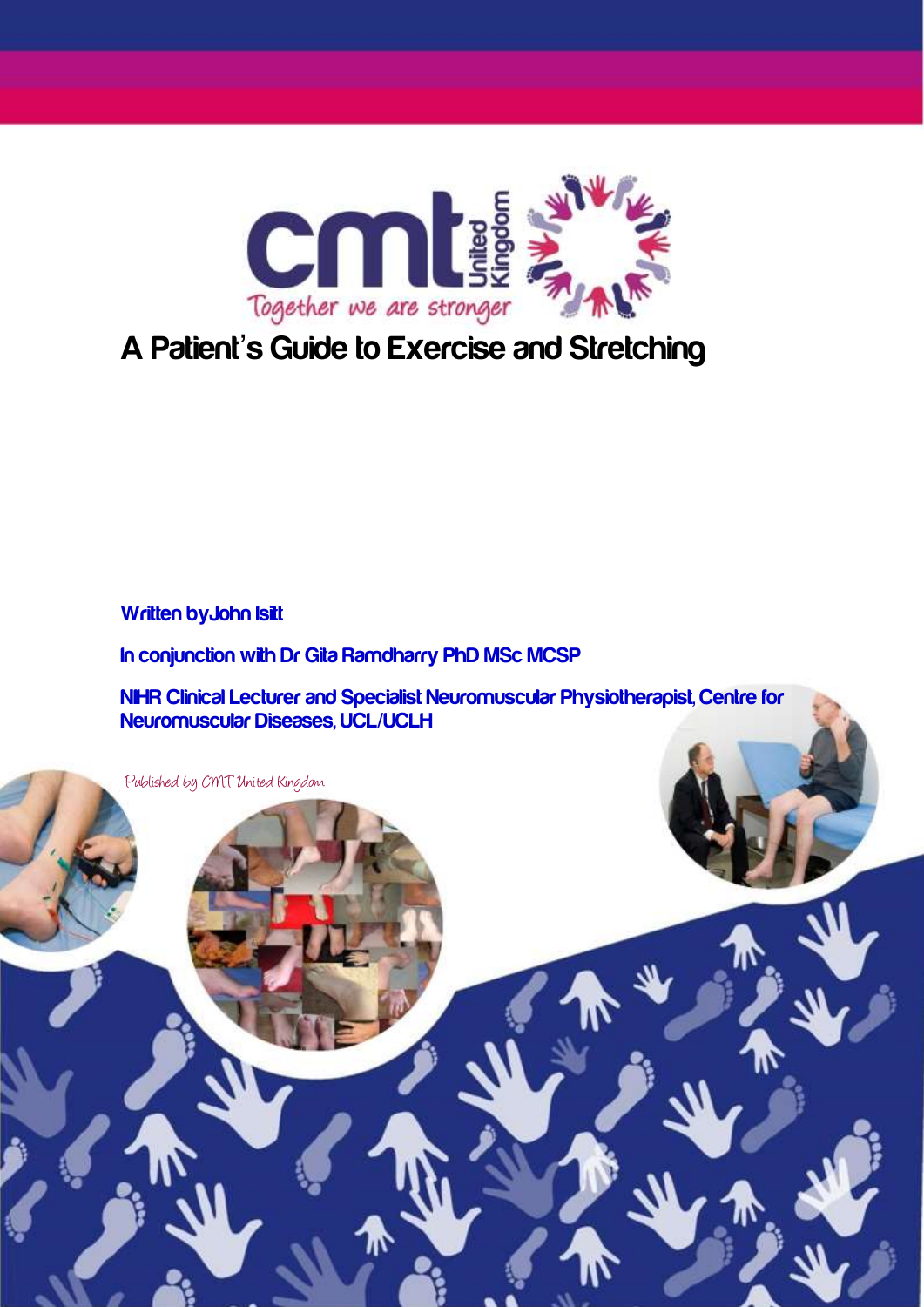

## **Exercise and stretching**

Stretching and exercise play a very important part in managing CMT and helping to prevent or ease the complications of the condition.

### **Exercise**

So should people with CMT exercise? Yes, because exercise is more important for people with CMT than for friends and family without the condition.

The benefits include:

- $\bullet$  exercise, combined with a healthy diet, is the main way of controlling body weight, which is important as being overweight or obese puts extra pressure on already weakened muscles and joints
- exercise is a great way of tackling fatigue by exercising regularly you will find you are able to carry on your day-to-day tasks without getting so tired
- muscles are prone to becoming weak without use, making it harder to get around exercise keeps muscles strong
- exercise helps with balance and posture.

There is no universal rule of thumb about which exercises or activities will suit you. Do not let your worries about your CMT restrict you from trying different things. Just bear the following points in mind.

- If you are doing something that causes you any pain, stop immediately.
- Get to know your own limitations and understand the difference between getting naturally tired from exercise (a good thing) and excessive fatigue (a bad thing).
- See your physiotherapist or your gym instructor and talk to them about what would suit you.
- If one exercise does not suit you, try another (eg if walking doesn't work, try cycling).

### **Which one for me?**

Exercise does not mean you have to go to the gym. You can achieve aerobic benefits from changes to your daily routine, such as walking a bit further or climbing the stairs instead of taking the lift or standing on the escalator.

The key to getting the right amount of daily exercise is to make physical activity part of your normal routine. For example, getting off the bus one stop early, walking up the last flight of stairs, cycling to the station, walking to the shops or school are all good ways of reaching the 30 minute daily minimum.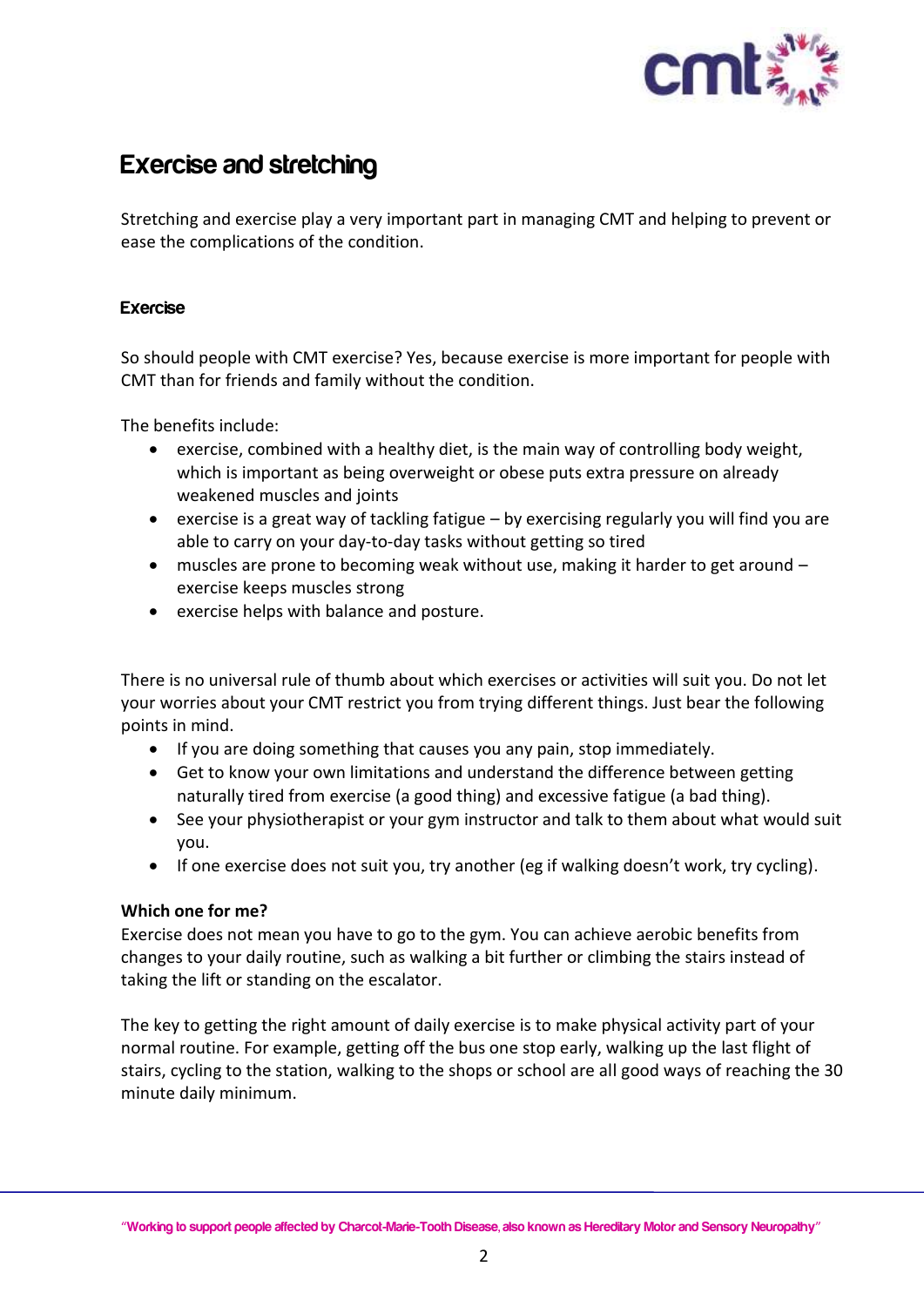

A good form of exercise is 'aerobic' exercise that works your heart and lungs, for example, walking, swimming and cycling. All of these help to increase endurance, reduce fatigue, improve mood and increase your ability to do day-to-day activities.

To help with your sense of balance, exercise that strengthens your posture muscles is important, for example, yoga, Pilates and Tai Chi. These forms of exercise will also train your balance responses.

### **Stretching**

If you have CMT, then daily stretches are vital in order for you to keep flexible in your hands and ankles. They are a vital way of helping to prevent your muscles tightening and shortening, which can lead to loss of movement and pain and deformity in your joints, particularly in the hands, feet and ankles.

### **Hands**

In the hands, the small muscles in the palm weaken first. Over time the bigger muscles in the forearm take over hand movements, allowing you to continue with day to day tasks. The result is that the large forearm muscles overpower the smaller hand muscles setting up an imbalance. Eventually, this imbalance can be observed in the resulting flat palm, flattened knuckles and bent fingers.

Due to the number of joints, the human hand has the ability to make complex movements. But, if some of those joints become stiff, you are likely to find that you lose the ability to do everyday manipulation tasks. In CMT, weakness of the hands makes doing everyday tasks more difficult. This becomes doubly difficult if the joints stiffen up as well. Daily stretching will ensure that the joints remain supple and slow down the development of hand deformities. It is important that you get into the habit of doing these stretches BEFORE deformity and stiffness develops.

#### **Ankles**

In the lower leg, the muscles on the shin (front of your lower legs) pull the foot and toes up, whereas the calf muscles (back of your lower legs) point the toes. The calf muscles attach onto the heel bone via the Achilles tendon (at the very back of your ankle).

In CMT the muscles on the shin tend to get weaker first which results in a 'drop foot'. The stronger calf muscles overpower the weaker shin muscles setting up an imbalance between the two. Because of this the calf muscle will gradually get shorter and stiffer, as will the Achilles tendon, further increasing the foot drop. Because the ankle needs to be at a right angle for the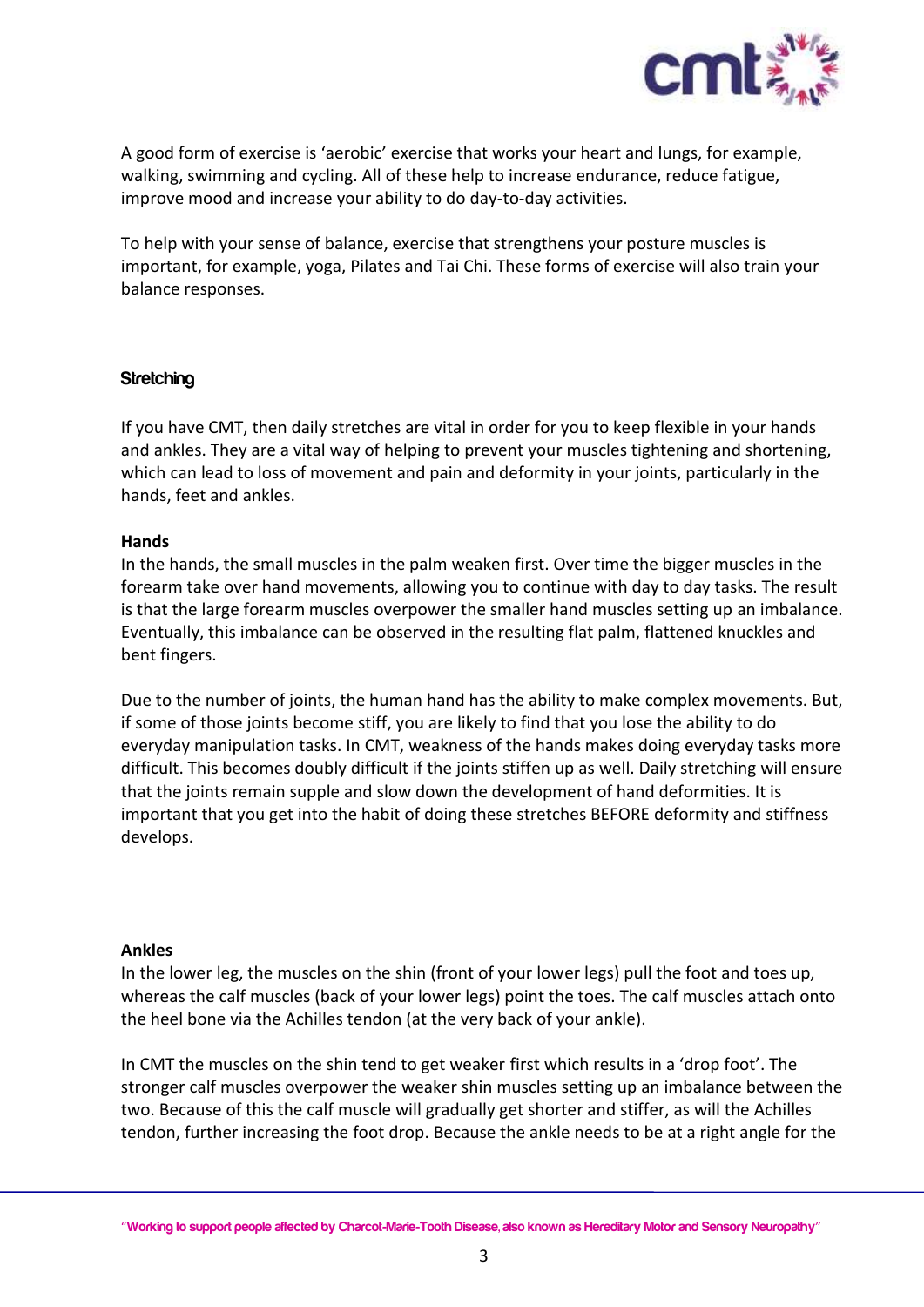

toes to clear the floor when walking, the result is an increased chance of tripping when walking, increased difficulty getting the heel to the floor and a greater chance of sprained ankles.

Stretching the calf daily is something that **everybody** with CMT should get into the habit of doing to keep the calf muscles lengthened and slow down the development of the deformity.<sup>1</sup> These stretches are easy to perform and can be incorporated into your daily routine, for example during your morning shower when your muscles are warm and relaxed (just be careful not to slip) or standing up to a work surface while waiting for the kettle to boil.

### **Orthoses and stretching**

Orthoses can play an important role in helping to maintain flexibility, joint range and prevent the muscles tightening and shortening. This can be by means of insoles which may be thicker on the outside of the foot than the inside so the foot is stretched when weight is put on it. If stretching is particularly difficult, night splints are sometimes used to stretch the calf by pulling toes up and strapping the heel down and at the same time holding the ankle straight. Similar orthoses used through the day can provide a very effective stretch as well as holding the foot in the best position for walking.

### **Daily stretches and exercises for people with CMT**

Remember that these exercises are only a general guide. It is strongly recommended that you consult a physiotherapist to put together an exercise programme tailored to your individual needs.

If you experience any pain or difficulty doing these exercises, stop immediately and seek advice from your family doctor or physiotherapist.

### **Stretches**

- 1. Calf stretch:
	- With finger tips hold onto a wall or work surface.
	- Keep your head up and back straight.
	- Place one foot forward and one foot back with the back foot and heel fully on the floor. Make sure your toes are pointing forward.
	- Let your front knee bend but keep your back knee straight.
	- You should feel a stretch in the calf.
	- Hold still for 20 to 30 seconds. Repeat three times and then swap legs.
- 2. Lower calf stretch:
	- Get in the same position as above.
	- Step your back leg forward so the toes are in line with the heel of the other foot.
	- Letting both knees bend, sink down with your weight on your back leg.
	- The stretch will not be as strong as with exercise 1.



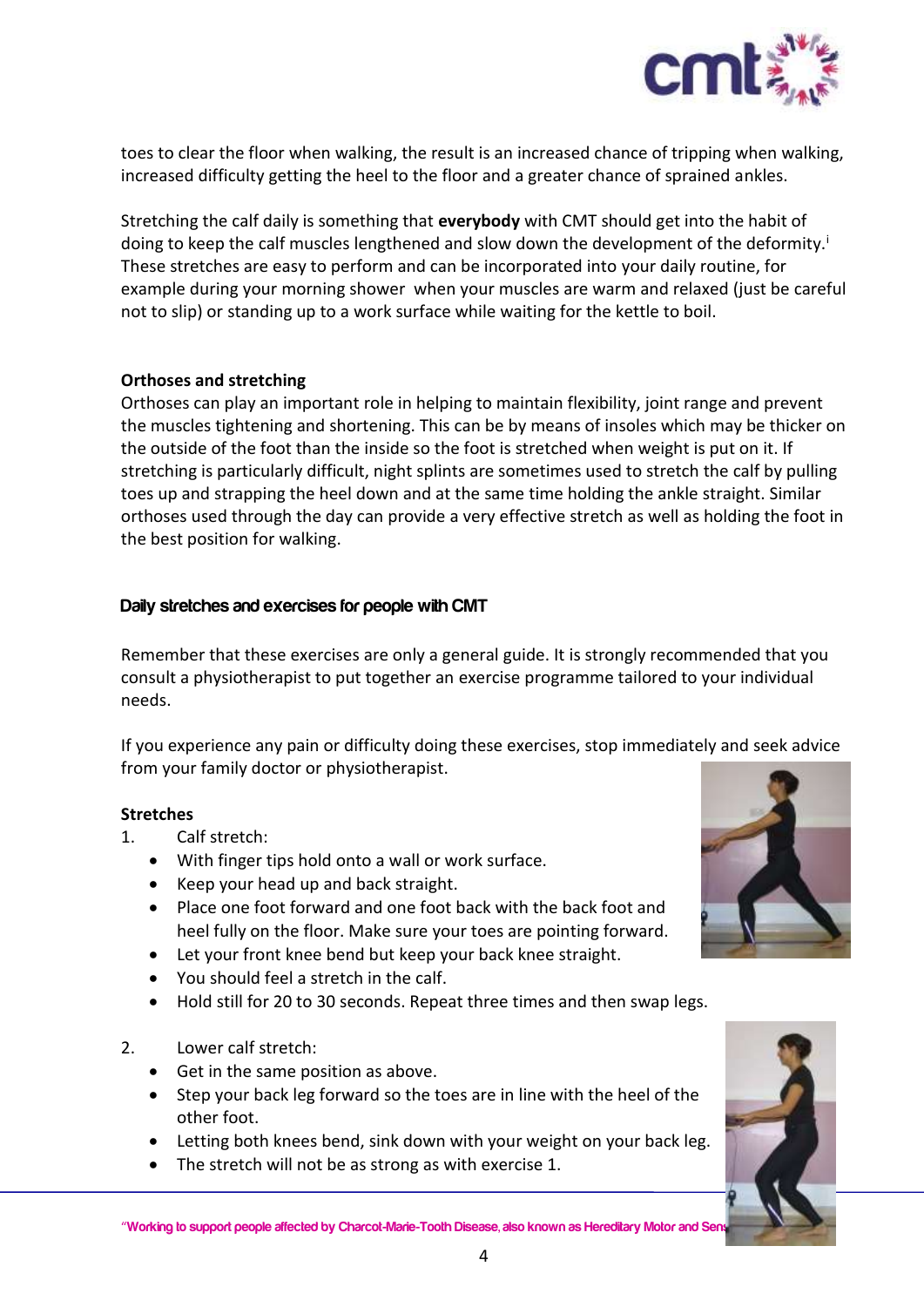

- Hold still for 20 to 30 seconds. Repeat three times and then swap legs.
- 3. Hip stretch:
	- Sit on the end of your bed with your feet on the floor.
	- Lie back, keeping your legs over the edge and feet on the floor.
	- Lift one leg and hug the knee to the chest.
	- Hold still for 20 to 30 seconds. Repeat three times and then swap legs.
	- Do not continue with this exercise if you experience back pain.



- 4. Hand stretch:
	- Sit up to a table and place both hands on top.
	- Keeping the fingers straight, bend forward at the knuckles.
	- You may use your other hand to help but don't force the position. You should feel a stretch, NOT pain.
	- Hold for 20 to 30 seconds. Repeat three times and then swap hands.
- 5. Finger stretch:
	- Keeping you knuckles bent forward, use your other hand to straighten the ends of your fingers.
	- It is VERY important that you avoid bending the knuckles back when stretching the fingers.
	- Hold for 20 to 30 seconds. Repeat three times and then swap hands.







### **Exercises for posture**

6. Standing posture:

- Stand with your back against a wall. Make sure the back of your shoulders and head are against the wall.
- Hold this position and then slowly slide the back of your head up the wall to stretch the back of the neck.
- Repeat the movement 10 times.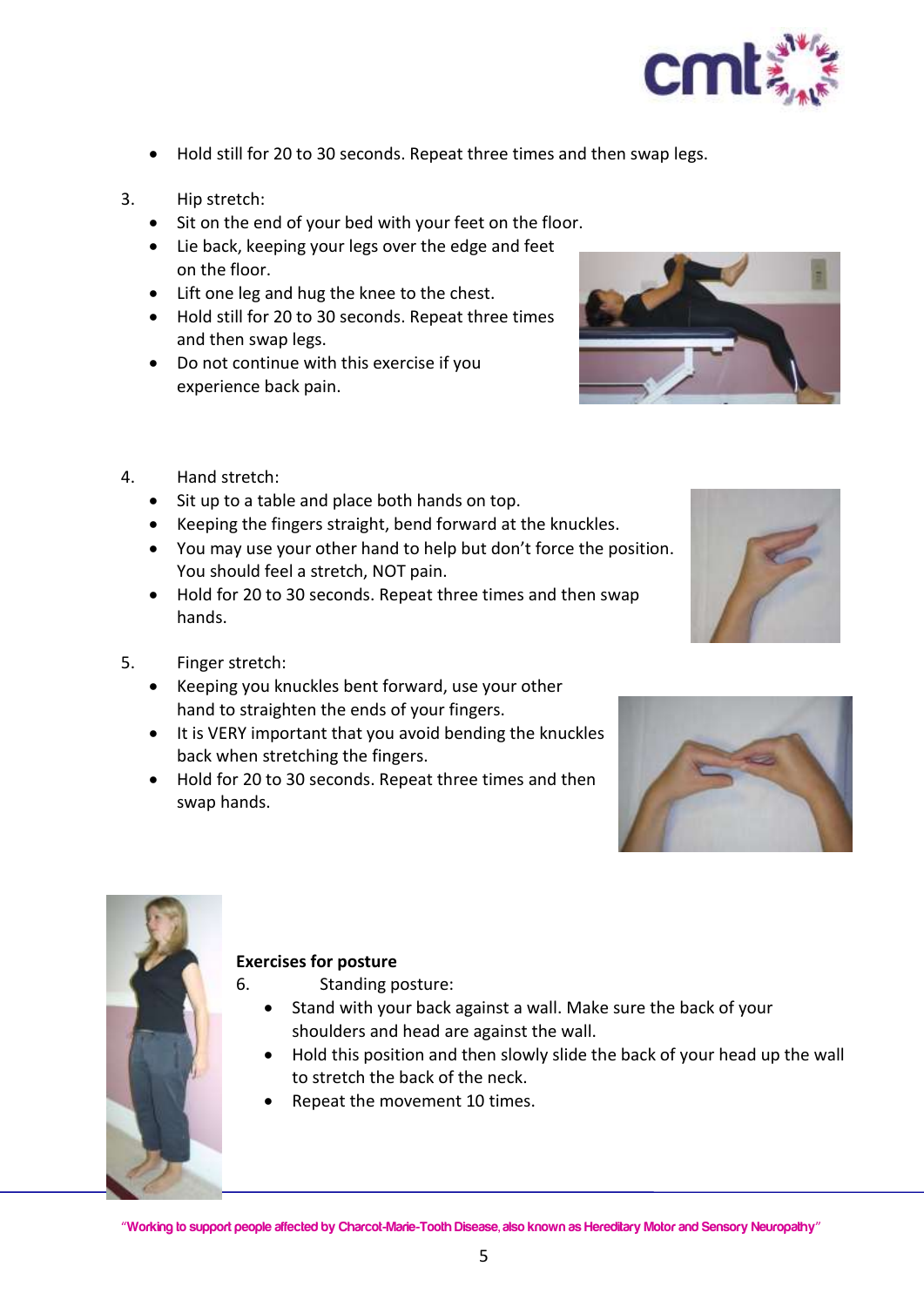

### 7. Sitting posture:

- Sit on the edge of a firm chair. Look straight ahead.
- Slowly sit up as straight as possible then slowly slouch down.
- Repeat the movement 10 times.
- A good sitting posture is the middle position between these two movements.







### **Strengthening exercises**

- 8. Upper legs:
	- Sit on the edge of your bed or a dining chair.
	- Keep feet hip width apart. Keep your arms by your side.
	- Stand up fully then slowly sit down.
	- Repeat the movement 10 times.



- 9. Trunk and hip:
	- Lie on your back with your knees bent and feet firmly on the floor.
	- Lightly pull in your navel. With one hand, feel the arch in your lower back. Squash that arch into the floor using your hand for feedback. This is called a pelvic tilt.
	- Hold the pelvic tilt position, and then lift your bottom off the floor as far as is comfortable, without straining your neck and shoulders.
	- Repeat the movement 10 times.
	- If you find raising your bottom too difficult or you can't hold the pelvic tilt, just practise the pelvic tilt movement with your bottom on the floor.

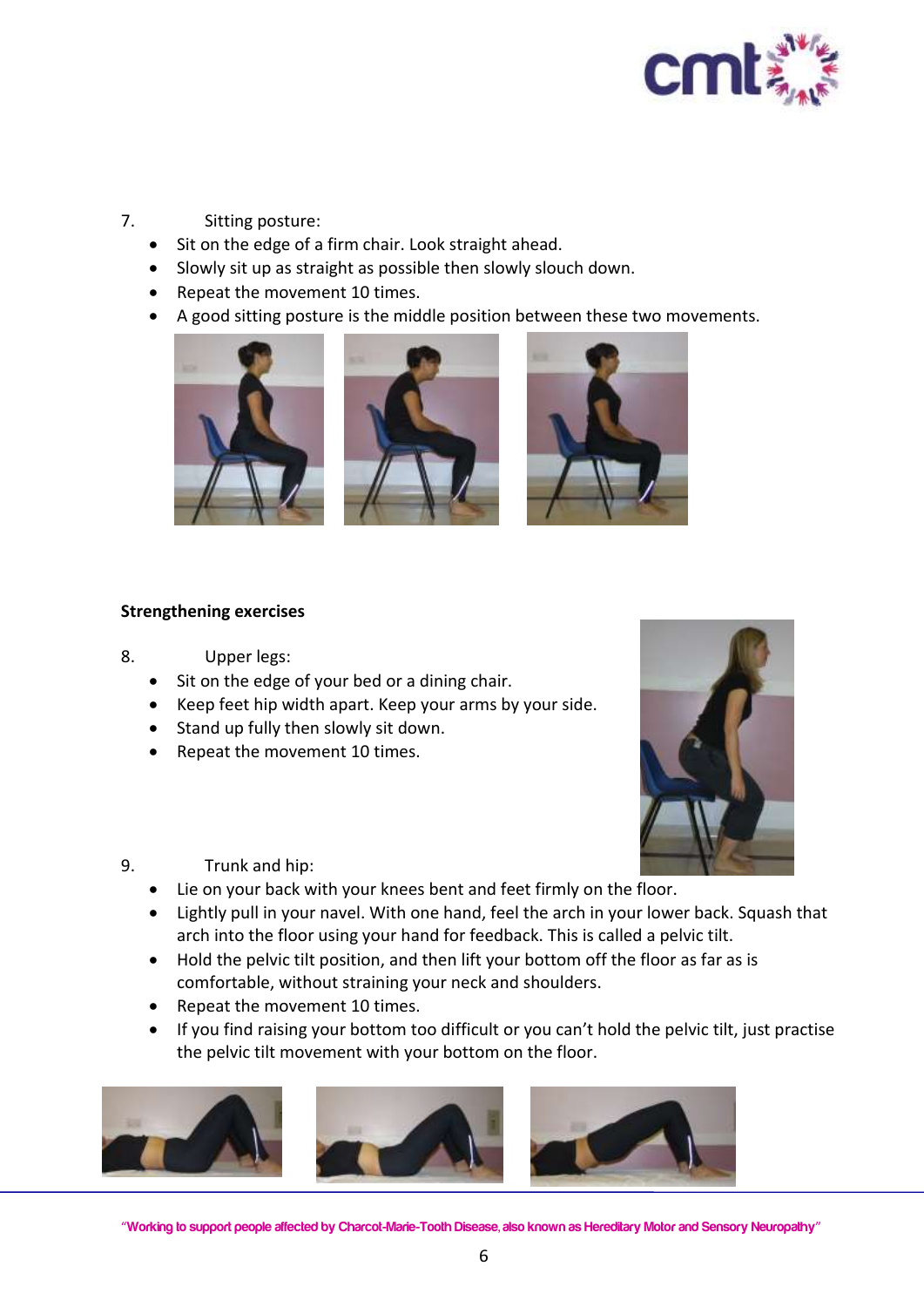

### **Balance exercise**

10. Standing balance:

- Stand near a work surface or wall.
- **Stand with your feet together** keeping an upright posture. Hold for as long as possible using fingertip support on the work surface/wall as required.
- If you are able to, keep this position and turn your head right and left. Repeat the movement 10 times.
- If this is easy, extend your arms and rotate them around to the right and left. Repeat the movement 10 times.



# **General benefits of exercise**

Physical activity not only contributes to well-being, but is also essential for good health. It is not just your physical health that can benefit from physical activity; your mental health can benefit as well.

All in all, physical activity is one of the best tonics available. And yet in the past 25 years we have done less and less of it – with walking and cycling falling by a quarter. And despite what we say, this decline in physical activity has less to do with the 'modern world', but more to do with our attitudes. We are less inclined to do activities that take effort and prefer to drive a car, or stand on the escalators.

### **Before exercising**

Before you start to do any exercises, think about the following:

- Have you talked to your physiotherapist, family doctor or gym instructor about the right exercises and level for you?
- If needed, have you considered orthoses? The right one can make exercising more efficient and enjoyable.
- Remember to pace yourself don't overdo it. And if you have worked hard one day, think about relaxing the next.
- Put together an exercise plan build up slowly so as not to injure yourself. (The 10% rule is a good one to stick to – aim to increase your exercise levels by no more than 10% to 15% each week.)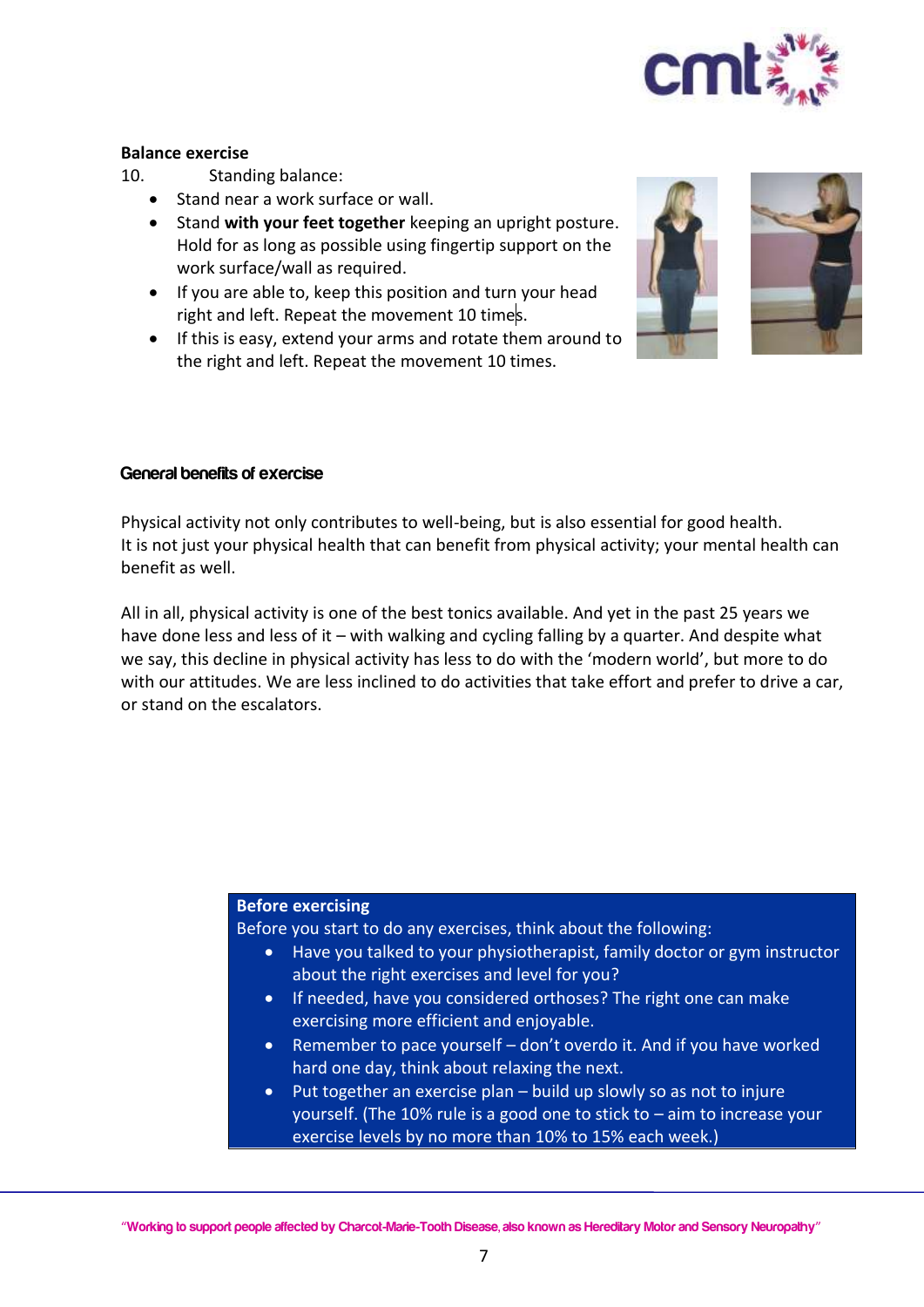

### **Benefits of regular physical activity**

- Overall reduces the risk of premature death by up to a third.
- Reduces the risk of coronary heart disease, stroke and type 2 diabetes by up to half.
- Combined with a balanced diet, it is the best way of keeping to healthy weight.
- Reduces the risk of osteoporosis.
- Helps treat mild to moderate depression.
- Helps people feel better and helps to beat stress and give you a good night sleep.
- Helps to keep our mental faculties sharp, particularly into old age.
- For older people, regular physical activity reduces your risk of falling and of being seriously injured.)

## **Questions and answers**

### **I've heard that over exercising (overwork) can actually be harmful. Is this true?**

Research into conditions such as CMT has shown that there is no increase in weakness with low to moderate intensity exercise, with the benefits far outweighing the risks. You can reduce your risks by:

- exercising at low to moderate levels, as advised by your gym instructor or physiotherapist
- not exercising to exhaustion
- recognising that if your muscles are sore for longer than 48 hours after the exercise that you have probably worked too hard.

### **Will any muscle that I build up rapidly waste away due to CMT?**

Muscle wasting associated with CMT is slow and will tend to be at the extremities (hands and lower legs). If, for example, you built up your upper arm strength through weight training, we would not expect you to lose this effect due to the CMT if you have the more common types of CMT. However do remember that any muscle will lose strength if you stop exercising it. If you don't use it, you lose it.

### **Are there any parts of my body that I shouldn't exercise?**

There are no parts of the body to avoid, although it may appear from research studies that there is little benefit to trying to strengthen severely weak muscles. However, physiotherapists would recommend general exercise as well as (or instead of) weight training, particularly exercise that strengthens muscles is important for good posture and balance, such as yoga, Pilates and Tai Chi.

### **Am I able to do weight training?**

In the past there has been some argument whether people with CMT should do any weight training, but studies show that low to moderate intensity weight training improves upper and lower body strength with few injuries. The key is not to overdo it, probably using lighter weights with between eight and 15 repetitions.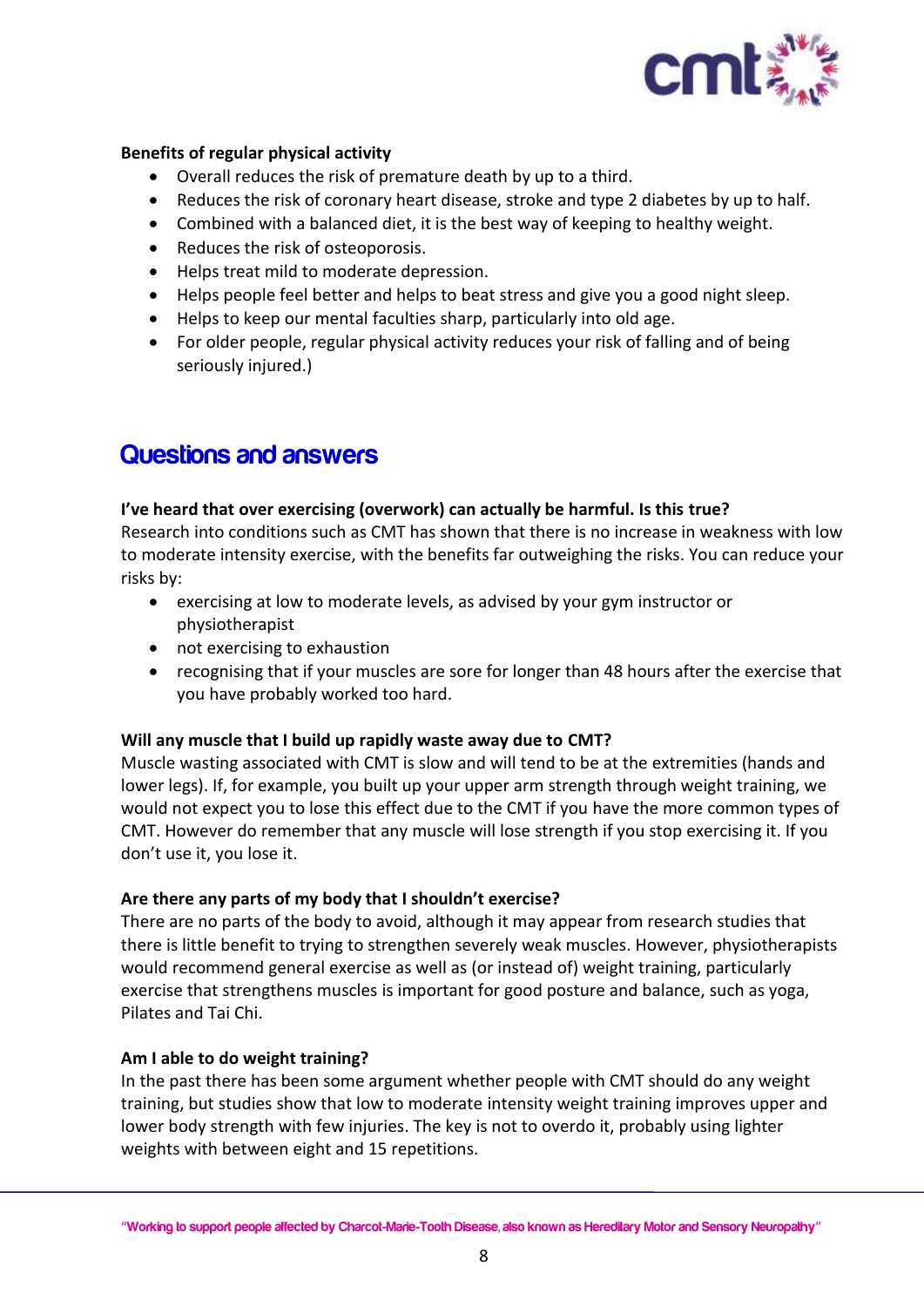

Before starting any weight training – ideally before you start any exercise – you should talk to a gym instructor or physiotherapist to help you start at the right level. Advice from a professional will ensure that you perform the exercise in an optimal and safe position for your muscles to work effectively. This is particularly important if you have any reduced sensation in your arms or legs.

### **How much is a good thing?**

The health and well-being benefits that we gain from exercise only last for a short time. If you stop exercising you will quickly begin to lose the health benefits. This is one good reason that we need to exercise regularly – doing a little often – rather than doing a lot of exercise now and then.

In order to benefit from exercise the general recommendation is that we all need at least 30 minutes of moderate intensity physical activity five times or more a week. But that doesn't mean it can't do you any good if you can't achieve that much. If you are at a lower level, and try to increase your level of activity over time, it should still be beneficial. Even chair based exercises can help.

You may find it helpful to rate how hard you are working on a scale such as the one below (the Borg scale):

| 6  |                  |
|----|------------------|
| 7  | Very, very light |
| 8  |                  |
| 9  | Very light       |
| 10 |                  |
| 11 | Fairly light     |
| 12 |                  |
| 13 | Somewhat hard    |
| 14 |                  |
| 15 | Hard             |
| 16 |                  |
| 17 | Very hard        |
| 18 |                  |
| 19 | Very, very hard  |
| 20 |                  |

The words describe how hard you feel you are working when exercising. Light exercise would be working at levels 11-12. Moderate exercise would be levels 13-14.

In general the amount of exercise that we need varies with our age. Adults need between 45 to 60 minutes of moderate exercise every day to prevent obesity (you do not need to do this all at once, but over the course of the whole day). Children and young people should be getting 60 minutes of moderate exercise over the day, every day, as well as doing two activities a week of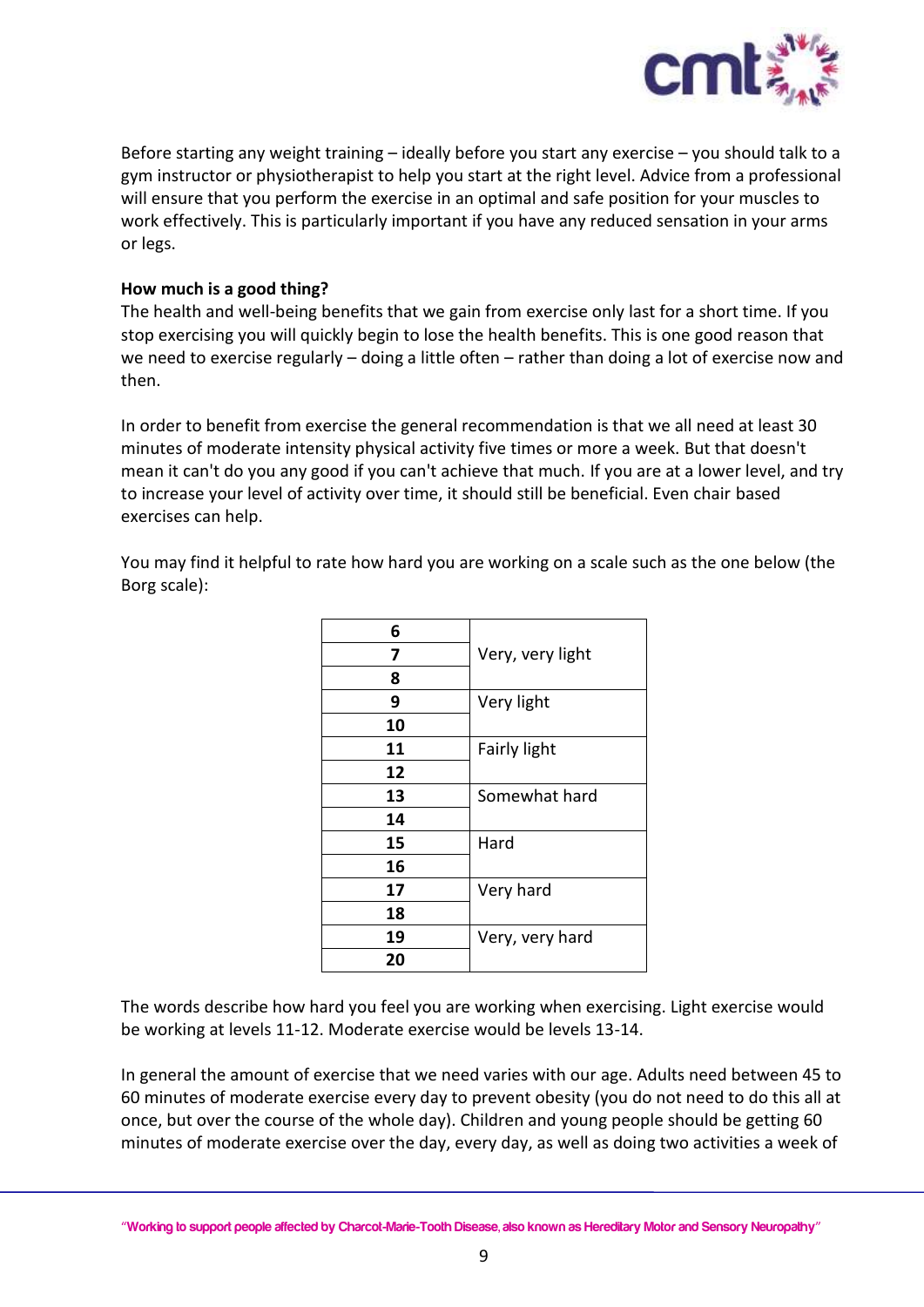

higher impact exercise – such as running or sports - in order to develop bone health and muscle strength and flexibility.

Older people should exercise as often as younger adults but with a focus on strengthening and balance exercises. As we get older we slowly lose muscle and our ability to balance is less effective. (Studies have shown that regular physical activity reduces your risk of falling and of being seriously injured.)

**It's all very well going on about walking, but I find it tough. What would you advise?** If you find walking difficult, then you may find that swimming, or water-based exercise, is the answer. Even if you can't swim! This is because water-based exercises take the pressure off your joints. Talk to your local leisure centre about activities appropriate for you.

## **Further Reading**

### **Charcot-Marie-Tooth: A Practical Guide**

An essential guide to understand CMT, how to manage and treat the condition, and gives a wealth of practical information, including a directory of sources of further information.

Available in a loose leaflet binder or on CD-ROM

This is a publication produced by CMT United Kingdom.

Available by mail order – either phone below or from [www.cmt.org.uk/shop](http://www.cmt.org.uk/shop)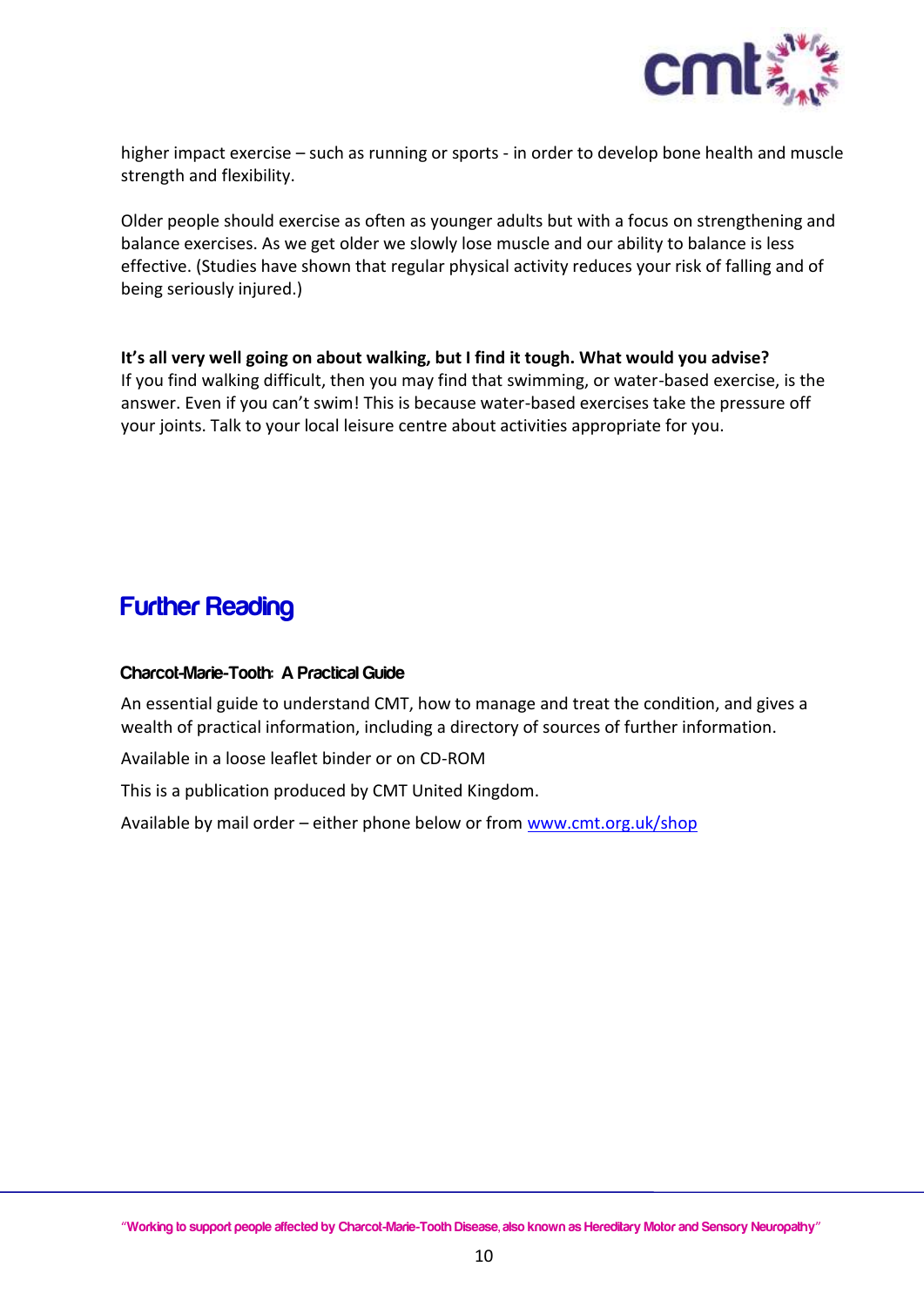